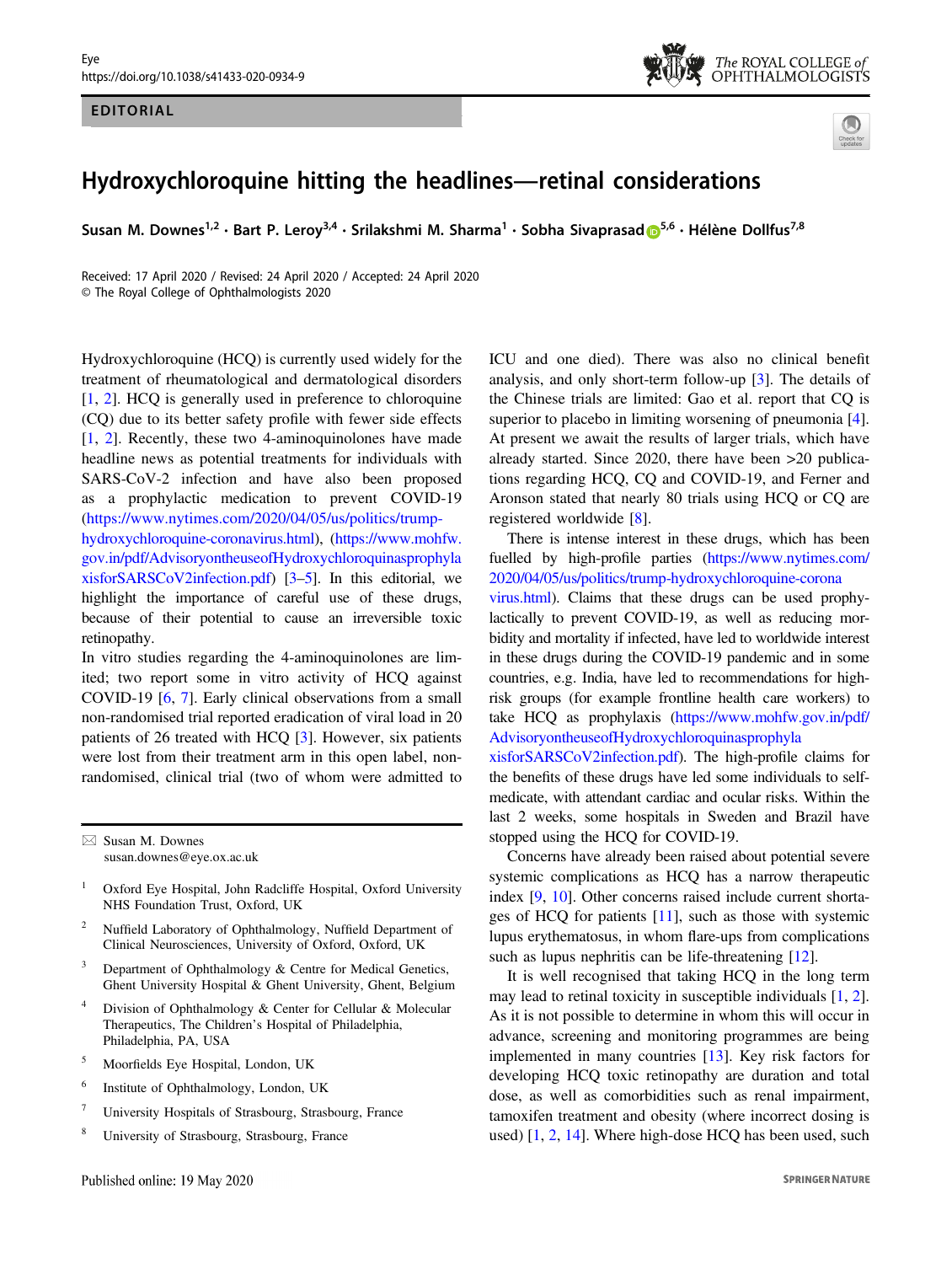<span id="page-1-0"></span>as chronic graft-versus-host disease and for cancer, retinal toxicity within  $1-2$  years has been reported  $[15, 16]$  $[15, 16]$  $[15, 16]$  $[15, 16]$ .

Concerns regarding the use of HCQ and a potential deleterious impact on the retina, subsequent to its repurposing as a drug for the treatment and prophylaxis for COVID-19 have been raised by the European Reference Network for Rare Eye Diseases in an update regarding the use of HCQ in patients with inherited retinal dystrophies [\[17\]](#page-2-0). This highlighted the risks of developing HCQ toxic retinopathy using HCQ/CQ in high doses over long duration for any individual [[17](#page-2-0)]. Currently, there are four main areas to consider regarding the use of HCQ during the COVID-19 pandemic. These include (1) participation in trials to evaluate the use of HCQ in the context of treatment of complications of COVID-19, once admitted to hospital. This might potentially involve taking a moderately high dose such as 600–800 mg, but usually for a short period of time (usually about 10 days); (2) participation in trials evaluating the potential of HCQ as prophylaxis against acquiring COVID-19, which could potentially be long term, with an as yet unknown dose; (3) self-medication without supervision, and no knowledge of the dose and duration, and use of unknown active constituents if the drug is not prescribed and not obtained through regulated channels; (4) current postponement of ongoing HCQ screening and monitoring for patients under chronic treatment, due to the COVID-19 pandemic lockdown with postponement of appointments. Regarding (1) short courses of HCQ would not be expected to confer a high risk, unless there were predisposing comorbidities/ susceptibility to HCQ retinopathy. (2) The risk of retinal toxicity would depend on how long, and what total dosage was taken. (3) This is probably the risk with the highest concern that individuals who are unaware of the risks of retinal toxicity may be taking HCQ because, influenced by high-profile news regarding its potential, they are taking these drugs with no monitoring and no advice regarding dosage, potentially leading to cases of retinal toxicity. (4) Regarding postponement of screening: it is expected that this would be low risk; patients will be reviewed once it is deemed safe for them to attend. However, patients should be informed that if they notice any new deterioration in their vision that they should contact their local Eye Department.

In summary, HCQ and to a lesser extent CQ are very much in the spotlight at the moment due to their 'repurposing' as potential drugs for COVID-19 treatment and/or prophylaxis. It is very important that the general public are aware of the risks of taking these drugs, and that their use is carefully monitored, not only for the potential systemic risks, but also because of their potential to cause irreversible blindness.

## Compliance with ethical standards

Conflict of interest The authors declare that they have no conflict of interest

Publisher's note Springer Nature remains neutral with regard to jurisdictional claims in published maps and institutional affiliations.

## References

- 1. Yusuf IH, Sharma S, Luqmani R, Downes SM. Hydroxychloroquine retinopathy. Eye. 2017. [https://doi.org/10.1038/eye.](https://doi.org/10.1038/eye.2016.298) [2016.298.](https://doi.org/10.1038/eye.2016.298)
- 2. Marmor MF, Kellner U, Lai TY, Melles RB, Mieler WF, American Academy of Ophthalmology. Recommendations on screening for chloroquine and hydroxychloroquine retinopathy (2016 revision). Ophthalmology. 2016;123:1386–94.
- 3. Gautret P Lagier JC, Parola P, Hoang VT, Meddeb L, Mailhe M, et al. Hydroxychloroquine and azithromycin as a treatment of COVID-19: results of an open-label non-randomized clinical trial. Int J Antimicrob Agents. 2020:105949. [https://doi.org/10.1016/j.](https://doi.org/10.1016/j.ijantimicag.2020.105949) [ijantimicag.2020.105949](https://doi.org/10.1016/j.ijantimicag.2020.105949).
- 4. Gao J, Tian Z, Yang X. Breakthrough: chloroquine phosphate has shown apparent efficacy in treatment of COVID-19 associated pneumonia in clinical studies. Biosci Trends. 2020. [https://doi.org/](https://doi.org/10.5582/bst.2020.01047) [10.5582/bst.2020.01047.](https://doi.org/10.5582/bst.2020.01047)
- 5. Chen J, Liu D, Liu L, Liu P, Xu Q, Xia L, et al. A pilot study of hydroxychloroquine in treatment of patients with common coronavirus disease-19 (COVID-19). J Zhejiang Univ. 2020;49. [https://doi.org/10.3785/j.issn.1008-9292.2020.03.03.](https://doi.org/10.3785/j.issn.1008-9292.2020.03.03)
- 6. Liu J, Cao R, Xu M, Wang X, Zhang H, Hu H, et al. Hydroxychloroquine, a less toxic derivative of chloroquine, is effective in inhibiting SARS-CoV-2 infection in vitro. Cell Discov. 2020;6:16. <https://doi.org/10.1038/s41421-020-0156-0>.
- 7. Yao X, Ye F, Zhang M, Cui C, Huang B, Niu P, et al. In vitro antiviral activity and projection of optimized dosing design of hydroxychloroquine for the treatment of severe acute respiratory syndrome coronavirus 2 (SARS-CoV-2). Clin Infect Dis. 2020. <https://doi.org/10.1093/cid/ciaa237>.
- 8. Ferner RE, Aronson JK. Chloroquine and hydroxychloroquine in covid-19. BMJ. 2020;369:m1432. [https://doi.org/10.1136/bmj.](https://doi.org/10.1136/bmj.m1432) [m1432](https://doi.org/10.1136/bmj.m1432).
- 9. Chatre C, Roubille F, Vernhet H, Jorgensen C, Pers YM. Cardiac complications attributed to chloroquine and hydroxychloroquine: a systematic review of the literature. Drug Saf.2018;41:919–31. [https://doi.org/10.1007/s40264-018-0689-4.](https://doi.org/10.1007/s40264-018-0689-4)
- 10. Mégarbane B. Chloroquine and hydroxychloroquine to treat COVID-19: between hope and caution. Clin Toxicol. 2020. <https://doi.org/10.1080/15563650.2020.1748194>.
- 11. Yazdany J, Kim AH. Use of hydroxychloroquine and chloroquine during the COVID-19 pandemic: what every clinician should know. Ann Intern Med. 2020;M20–1334. [https://doi.org/10.7326/](https://doi.org/10.7326/M20-1334) [M20-1334.](https://doi.org/10.7326/M20-1334)
- 12. Canadian Hydroxychloroquine Study Group. A randomized study of the effect of withdrawing hydroxychloroquine sulfate in systemic lupus erythematosus. N Engl J Med. 1991;324:150–4.
- 13. Yusuf IH, Foot B, Galloway J, Arden-Jones MR, Watson SL, Yelf C, et al. The Royal College of Ophthalmologists Recommendations for hydroxychloroquine and chloroquine users in the United Kingdom: executive summary. Eye. 2018;32:1168–73. [https://doi.](https://doi.org/10.1038/s41433-018-0136) [org/10.1038/s41433-018-0136.](https://doi.org/10.1038/s41433-018-0136)